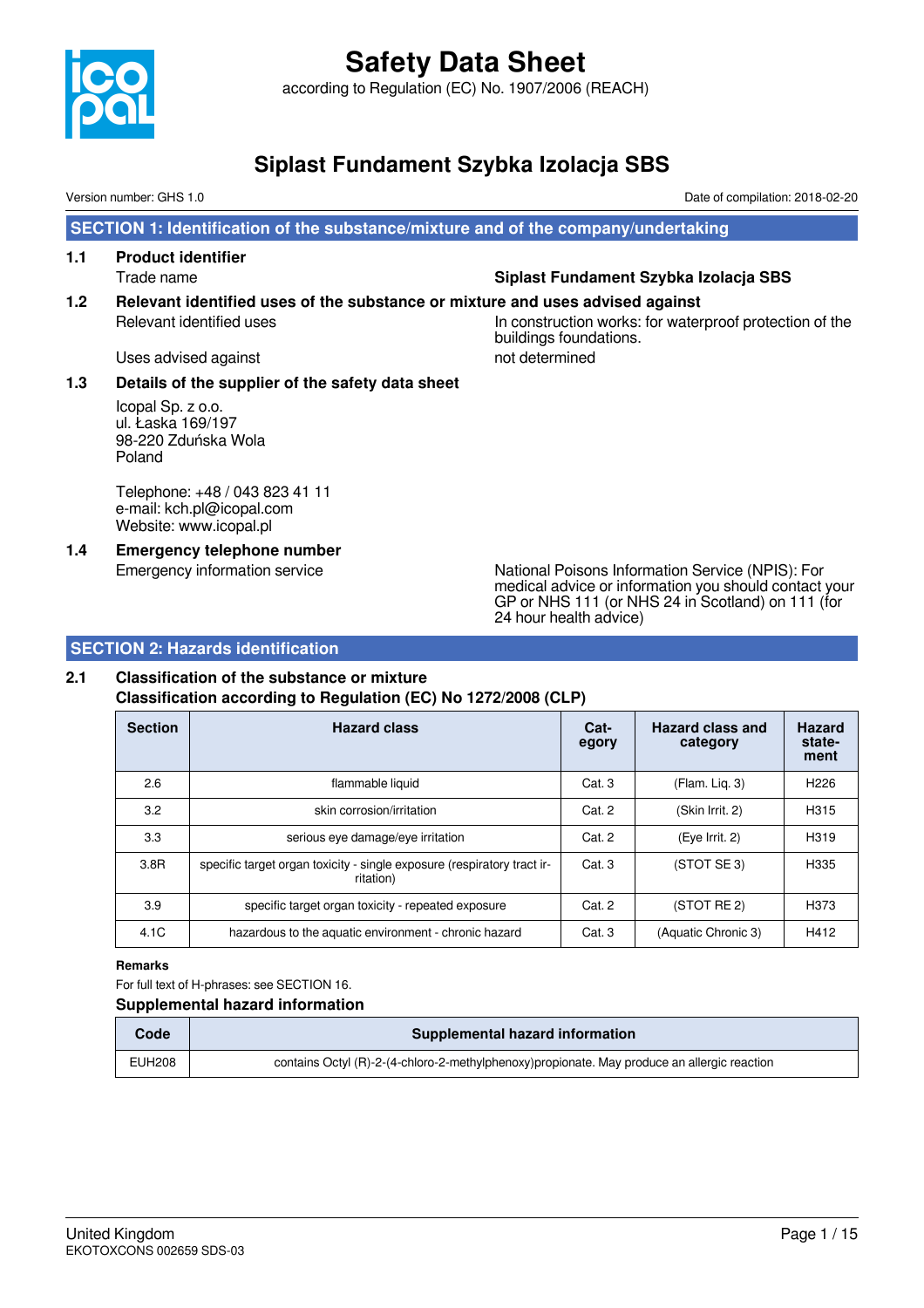

Version number: GHS 1.0 Date of compilation: 2018-02-20

#### **The most important adverse physicochemical, human health and environmental effects**

Delayed or immediate effects can be expected after short or long-term exposure. The product is combustible and can be ignited by potential ignition sources. Spillage and fire water can cause pollution of watercourses.

#### **2.2 Label elements**

|                        | Labelling according to Regulation (EC) No 1272/2008 (CLP) |  |
|------------------------|-----------------------------------------------------------|--|
| Signal word            | Warning                                                   |  |
| <b>Pictograms</b>      |                                                           |  |
| GHS02, GHS07,<br>GHS08 |                                                           |  |

#### **Hazard statements**

| H412              | Harmful to aquatic life with long lasting effects.                 |
|-------------------|--------------------------------------------------------------------|
| H373              | May cause damage to organs through prolonged or repeated exposure. |
| H335              | May cause respiratory irritation.                                  |
| H <sub>3</sub> 19 | Causes serious eye irritation.                                     |
| H315              | Causes skin irritation.                                            |
| H <sub>226</sub>  | Flammable liquid and vapour.                                       |

#### **Precautionary statements**

#### **Precautionary statements - prevention**

| P <sub>210</sub> | Keep away from heat, hot surfaces, sparks, open flames and other ignition sources. No |
|------------------|---------------------------------------------------------------------------------------|
|                  | smoking.                                                                              |
| P <sub>260</sub> | Do not breathe vapours/spray.                                                         |
| P273             | Avoid release to the environment.                                                     |
| P <sub>280</sub> | Wear protective gloves/protective clothing.                                           |

#### **Precautionary statements - response**

P304+P340 IF INHALED: Remove person to fresh air and keep at rest in a position comfortable for breathing.

P312 Call a POISON CENTER or doctor if you feel unwell.

#### **Precautionary statements - disposal**

P501 Dispose of contents / container to an approved waste disposal.

#### **Additional labelling requirements**

EUH208 Contains Octyl (R)-2-(4-chloro-2-methylphenoxy)propionate. May produce an allergic reaction.

#### **Hazardous ingredients for labelling:** Xylene

#### **2.3 Other hazards**

The substances in the mixture do not meet the PBT/vPvB criteria according to REACH, annex XIII.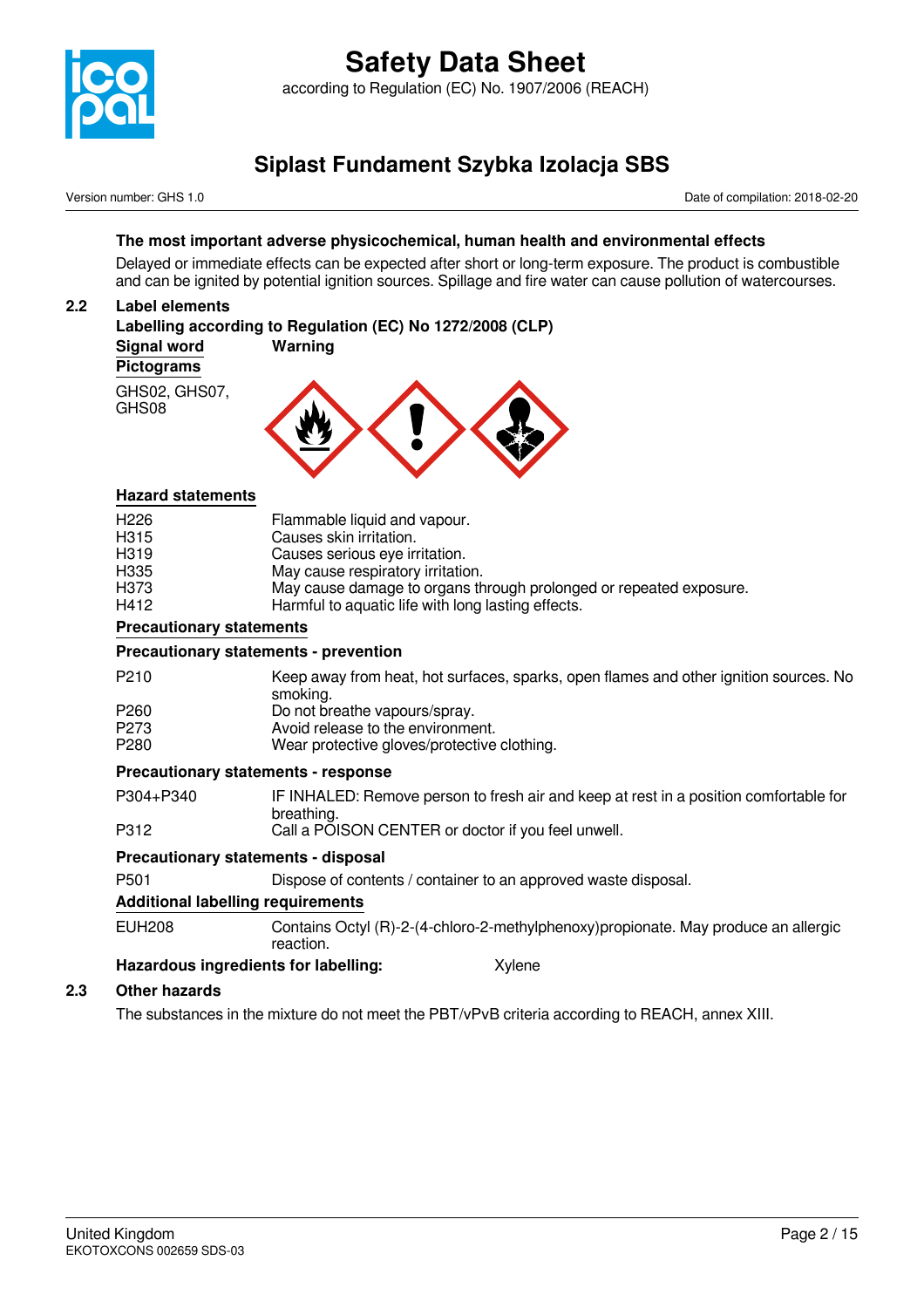

## **Safety Data Sheet** according to Regulation (EC) No. 1907/2006 (REACH)

**Siplast Fundament Szybka Izolacja SBS**

Version number: GHS 1.0 Date of compilation: 2018-02-20

#### **SECTION 3: Composition/information on ingredients**

#### **3.2 Mixtures**

| Name of substance | <b>Identifier</b>                                                                   | $wt\%$      | <b>Classification acc. to</b><br>1272/2008/EC                                                                                                                                                              | <b>Notes</b> |
|-------------------|-------------------------------------------------------------------------------------|-------------|------------------------------------------------------------------------------------------------------------------------------------------------------------------------------------------------------------|--------------|
| Asphalt           | CAS No<br>8052-42-4                                                                 | $50 - < 75$ | not classified                                                                                                                                                                                             | OEL          |
|                   | EC No<br>232-490-9                                                                  |             |                                                                                                                                                                                                            |              |
|                   | REACH Reg. No<br>01-2119480172-44-xxxx                                              |             |                                                                                                                                                                                                            |              |
| Xylene            | CAS No<br>1330-20-7<br>EC No<br>215-535-7<br>REACH Reg. No<br>01-2119488216-32-xxxx | $25 - 50$   | Flam. Lig. 3 / H226<br>Acute Tox. 4 / H312<br>Acute Tox. 4 / H332<br>Skin Irrit. 2 / H315<br>Eye Irrit. 2 / H319<br>STOT SE 3 / H335<br>STOT RE 2 / H373<br>Asp. Tox. 1 / H304<br>Aquatic Chronic 3 / H412 | <b>IOELV</b> |
| ethylbenzene      | CAS No<br>$100 - 41 - 4$<br>EC No<br>202-849-4<br>Index No<br>601-023-00-4          | $5 - 10$    | Flam. Lig. 2 / H225<br>Acute Tox. 4 / H332                                                                                                                                                                 | <b>IOELV</b> |

## **Notes**

IOELV: Substance with a community indicative occupational exposure limit value<br>OEL: Substance with the national occupational exposure limit values

Substance with the national occupational exposure limit values

For full text of abbreviations: see SECTION 16.

#### **SECTION 4: First aid measures**

#### **4.1 Description of first aid measures**

#### **General notes**

Do not leave affected person unattended. Remove victim out of the danger area. Keep affected person warm, still and covered. In all cases of doubt, or when symptoms persist, seek medical advice. In case of unconsciousness place person in the recovery position. Never give anything by mouth.

#### **Following inhalation**

If breathing is irregular or stopped, immediately seek medical assistance and start first aid actions. In case of respiratory tract irritation, consult a physician. Provide fresh air.

#### **Following skin contact**

Take off contaminated clothing. Remove the residues of the product with liquid paraffin or edible oil. Wash skin with water and soap or mild detergent.Remove contaminated/soaked clothes to safe place away from heat and sources of ignition.

#### **Following eye contact**

Irrigate copiously with clean, fresh water for at least 10 minutes, holding the eyelids apart. Remove contact lenses, if present and easy to do. Continue rinsing. Seek medical advice immediately.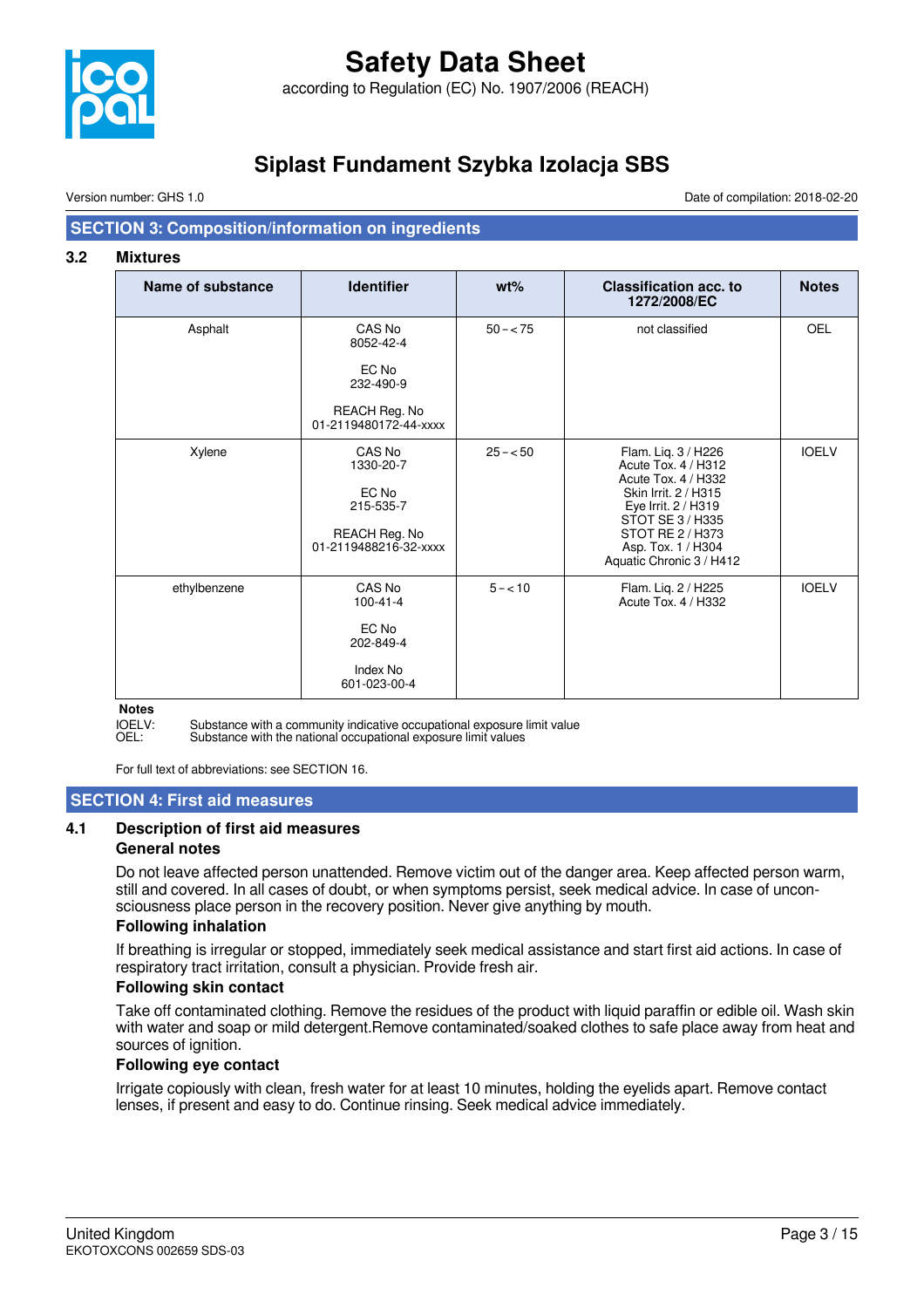

Version number: GHS 1.0 Date of compilation: 2018-02-20

#### **Following ingestion**

Rinse mouth with water (only if the person is conscious). Conscious victim can drink 100-200 ml of liquid paraffin. Do not give milk or edible oils to drink. Do NOT induce vomiting. In case of spontaneous vomiting the victim should lean forward to prevent aspiration. Seek medical advice immediately.

#### **4.2 Most important symptoms and effects, both acute and delayed**

Description of known symptoms following exposure, if relevant - see section 11.

#### **4.3 Indication of any immediate medical attention and special treatment needed**

Treat symptomatically.

#### **SECTION 5: Firefighting measures**

#### **5.1 Extinguishing media**

#### **Suitable extinguishing media**

water spray, water mist, foam, fire extinguishing powder, carbon dioxide (CO2), sand **Unsuitable extinguishing media**

water jet

#### **5.2 Special hazards arising from the substance or mixture**

Flammable. Do not use water jets - the risk of splash. Closed containers exposed to fire or high temperature can explode due to increased pressure inside. Cool closed containers exposed to fire with water spray. Solvent vapours are heavier than air and may spread along floors. Vapours may form explosive mixtures with air. Hot product may adhere to skin or clothes.

#### **Hazardous combustion products**

carbon monoxide (CO), carbon dioxide (CO2), fumes

#### **5.3 Advice for firefighters**

Fire fighting crew should be adequately trained and equipped with self-contained breathing apparatus and full protective clothing. Fight fire with normal precautions from a reasonable distance. Do not allow firefighting water to enter drains or water courses. Collect contaminated firefighting water separately.

#### **SECTION 6: Accidental release measures**

#### **6.1 Personal precautions, protective equipment and emergency procedures**

Avoid contact with skin and eyes. Do not breathe vapours. Wear protective clothing. The solvent contained in the mixture evaporates easily -ensure adequate ventilation.Eliminate all sources of ignition. Vapors of the solvent are heavier than air, they can form an explosive mixture with air. Vapors may spread along the floor and reach distant ignition sources.

#### **6.2 Environmental precautions**

Keep away from drains, surface and ground water. If substance has entered a water course or sewer, inform the responsible authority. Collect contaminated soil and dispose of it.

#### **6.3 Methods and material for containment and cleaning up**

**Advices on how to contain a spill**

Bunding. Covering of drains.

#### **Advices on how to clean up a spill**

Do not flush with water. Cover with non-combustible absorbent material. (kieselgur (diatomite), sand, verniculite. universal binder).Collect to labelled, closed waste container and remove for disposal.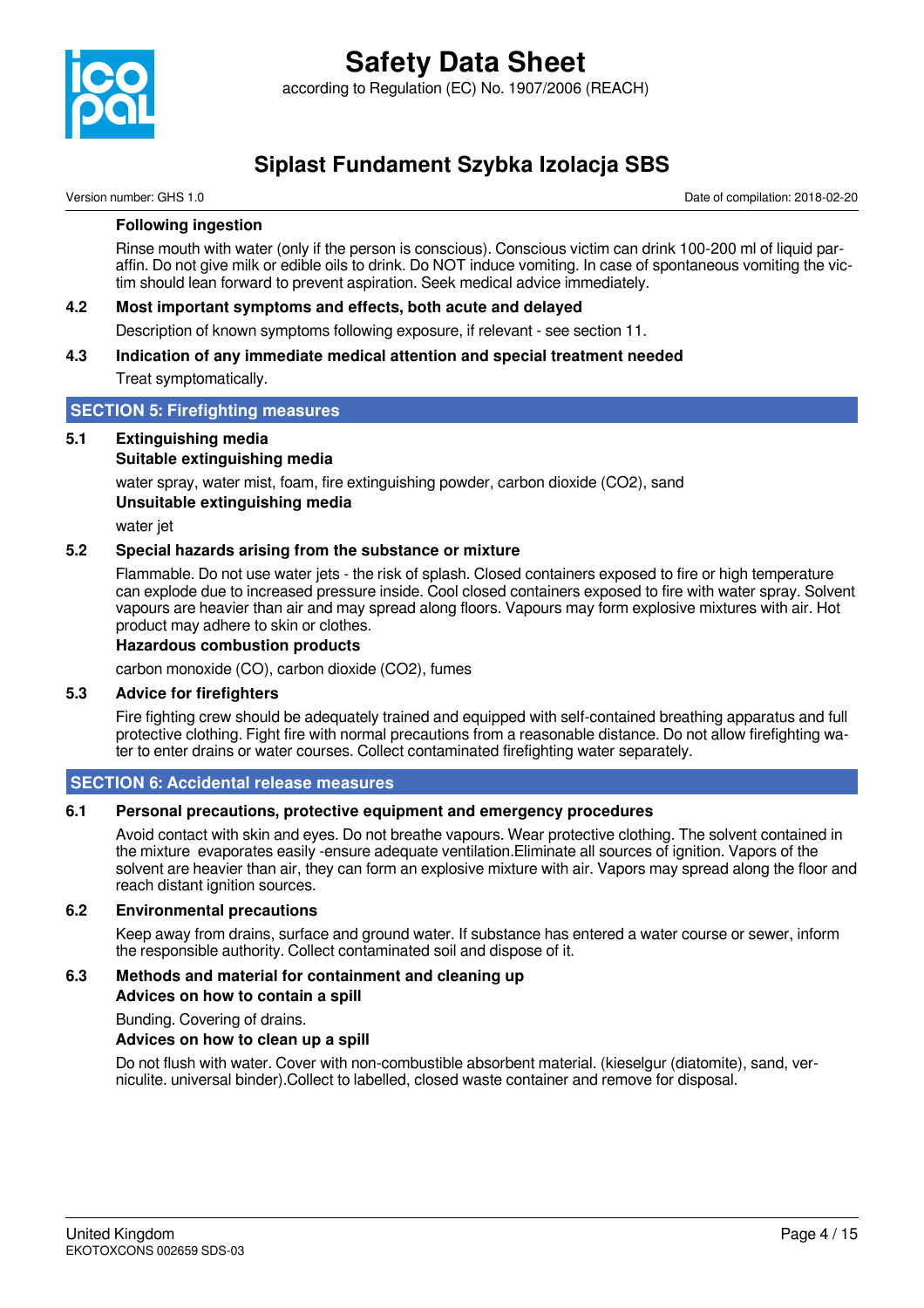

## **Safety Data Sheet** according to Regulation (EC) No. 1907/2006 (REACH)

**Siplast Fundament Szybka Izolacja SBS**

Version number: GHS 1.0 Date of compilation: 2018-02-20

#### **Appropriate containment techniques**

Use of adsorbent materials.

**Other information relating to spills and releases**

Ventilate affected area.

#### **6.4 Reference to other sections**

Hazardous combustion products: see section 5. Personal protective equipment: see section 8. Incompatible materials: see section 10. Disposal considerations: see section 13.

#### **SECTION 7: Handling and storage**

#### **7.1 Precautions for safe handling**

#### **Recommendations**

#### **• Measures to prevent fire as well as aerosol and dust generation**

Use only in well-ventilated areas. Keep away from sources of ignition - No smoking. Take precautionary measures against static discharge. Use only non-sparking tools.

#### **• Warning**

Vapours may form explosive mixtures with air.

#### **Advice on general occupational hygiene**

Wash hands after use. Do not eat, drink and smoke in work areas. Remove contaminated clothing and protective equipment before entering eating areas. Never keep food or drink in the vicinity of chemicals. Never place chemicals in containers that are normally used for food or drink. Keep away from food, drink and animal feedingstuffs.

#### **7.2 Conditions for safe storage, including any incompatibilities**

Keep only in the original container in a cool, well-ventilated place. Keep container tightly closed. Protect from sunlight.

Keep away from heat, hot surfaces, sparks, open flames and other ignition sources. No smoking. Ensure easy access to fire fighting measures in the place of use and storage.

#### **7.3 Specific end use(s)**

Data are not available.

#### **SECTION 8: Exposure controls/personal protection**

## **8.1 Control parameters**

#### **National limit values**

**Occupational exposure limit values (Workplace Exposure Limits)**

| Coun<br>try | Name of agent                       | <b>CAS No</b>  | <b>Identifier</b> | <b>TWA</b><br>[ppm] | <b>TWA</b><br>[mg/m <sup>3</sup> ] | <b>STEL</b><br>[ppm] | <b>STEL</b><br>[mg/m <sup>3</sup> ] | <b>Source</b>   |
|-------------|-------------------------------------|----------------|-------------------|---------------------|------------------------------------|----------------------|-------------------------------------|-----------------|
| EU          | ethylbenzene                        | $100 - 41 - 4$ | <b>IOELV</b>      | 100                 | 442                                | 200                  | 884                                 | 2017/164/<br>EU |
| EU          | xylene                              | 1330-20-7      | <b>IOELV</b>      | 50                  | 221                                | 100                  | 442                                 | 2017/164/<br>EU |
| <b>UK</b>   | hydrocarbon mixture (RCP<br>method) |                | <b>WEL</b>        |                     | 250                                |                      | 500                                 | EH40/200<br>5   |
| GB          | ethylbenzene                        | $100 - 41 - 4$ | <b>WEL</b>        | 100                 | 441                                | 125                  | 552                                 | EH40/200<br>5   |
| GB          | xylene, mixture of isomers          | 1330-20-7      | <b>WEL</b>        | 50                  | 220                                | 100                  | 441                                 | EH40/200<br>5   |
| GB          | asphalt (petroleum)                 | 8052-42-4      | <b>WEL</b>        |                     |                                    |                      | 10                                  | EH40/200<br>5.  |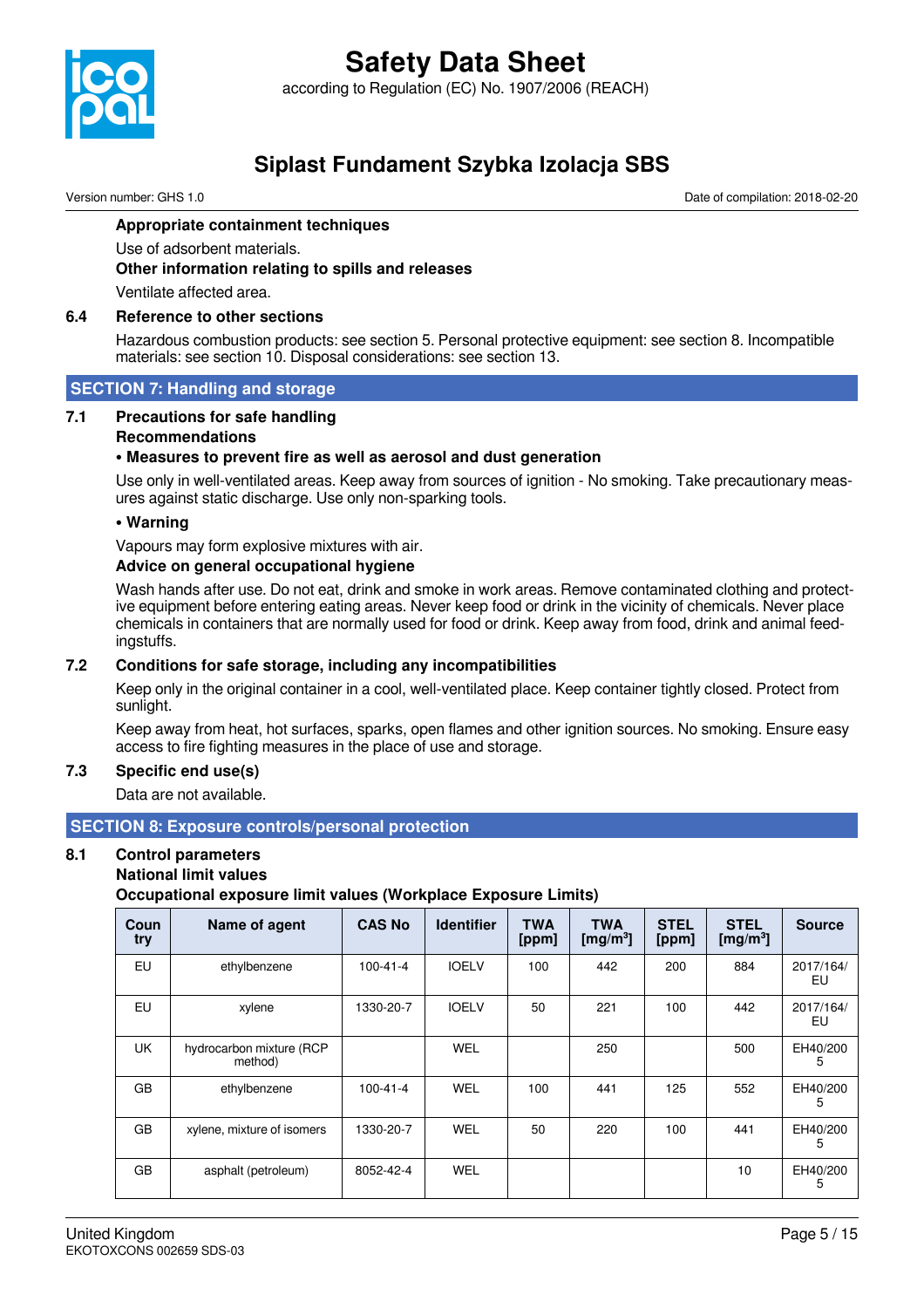

according to Regulation (EC) No. 1907/2006 (REACH)

## **Siplast Fundament Szybka Izolacja SBS**

Version number: GHS 1.0 Date of compilation: 2018-02-20

#### **Notation**

| STEL | Short-term exposure limit: a limit value above which exposure should not occur and which is related to a 15-minute period<br>unless otherwise specified |
|------|---------------------------------------------------------------------------------------------------------------------------------------------------------|
| TWA  | Time-weighted average (long-term exposure limit): measured or calculated in relation to a reference period of 8 hours time-<br>weighted average         |

#### **Relevant DNELs/DMELs/PNECs and other threshold levels • relevant DNELs of components of the mixture**

| Name of sub-<br>stance | <b>CAS</b><br><b>No</b> | End-<br>point | <b>Threshold</b><br>level     | Protection goal,<br>route of expos-<br><b>ure</b> | Used in                | <b>Exposure time</b>            |
|------------------------|-------------------------|---------------|-------------------------------|---------------------------------------------------|------------------------|---------------------------------|
| Asphalt                | 8052-42-                | <b>DNEL</b>   | 2.9 mg/m <sup>3</sup>         | human, inhalatory                                 | worker (in-<br>dustry) | chronic - local effects         |
| Xylene                 | 1330-20-                | <b>DNEL</b>   | 221 mg/m <sup>3</sup>         | human, inhalatory                                 | worker (in-<br>dustry) | chronic - systemic ef-<br>fects |
| Xylene                 | 1330-20-                | <b>DNEL</b>   | 442 mg/m $3$                  | human, inhalatory                                 | worker (in-<br>dustry) | acute - systemic ef-<br>fects   |
| Xylene                 | 1330-20-                | <b>DNEL</b>   | 221 mg/m <sup>3</sup>         | human, inhalatory                                 | worker (in-<br>dustry) | chronic - local effects         |
| Xylene                 | 1330-20-                | <b>DNEL</b>   | 442 mg/m <sup>3</sup>         | human, inhalatory                                 | worker (in-<br>dustry) | acute - local effects           |
| Xylene                 | 1330-20-                | <b>DNEL</b>   | $212 \text{ mg/kg}$<br>bw/day | human, dermal                                     | worker (in-<br>dustry) | chronic - systemic ef-<br>fects |

#### **• relevant PNECs of components of the mixture**

| Name of sub-<br>stance | <b>CAS</b><br><b>No</b> | End-<br>point | <b>Threshold</b><br>level | Organism              | Environ-<br>mental com-<br>partment  | <b>Exposure time</b>              |
|------------------------|-------------------------|---------------|---------------------------|-----------------------|--------------------------------------|-----------------------------------|
| Xylene                 | 1330-20-                | <b>PNEC</b>   | $0.327 \text{ mg}$        | aquatic organisms     | freshwater                           | short-term (single in-<br>stance) |
| Xylene                 | 1330-20-                | <b>PNEC</b>   | $0.327 \text{ mg}$        | aquatic organisms     | marine water                         | short-term (single in-<br>stance) |
| Xylene                 | 1330-20-                | <b>PNEC</b>   | 6.58 $mg/$                | aquatic organisms     | sewage treat-<br>ment plant<br>(STP) | short-term (single in-<br>stance) |
| Xylene                 | 1330-20-                | <b>PNEC</b>   | 12.46 $mg/kq$             | aquatic organisms     | freshwater sedi-<br>ment             | short-term (single in-<br>stance) |
| Xylene                 | 1330-20-                | PNEC          | 12.46 $mg/kq$             | aquatic organisms     | marine sedi-<br>ment                 | short-term (single in-<br>stance) |
| Xylene                 | 1330-20-                | <b>PNEC</b>   | 2.31 $mg/kq$              | terrestrial organisms | soil                                 | short-term (single in-<br>stance) |

### **8.2 Exposure controls Appropriate engineering controls**

General ventilation.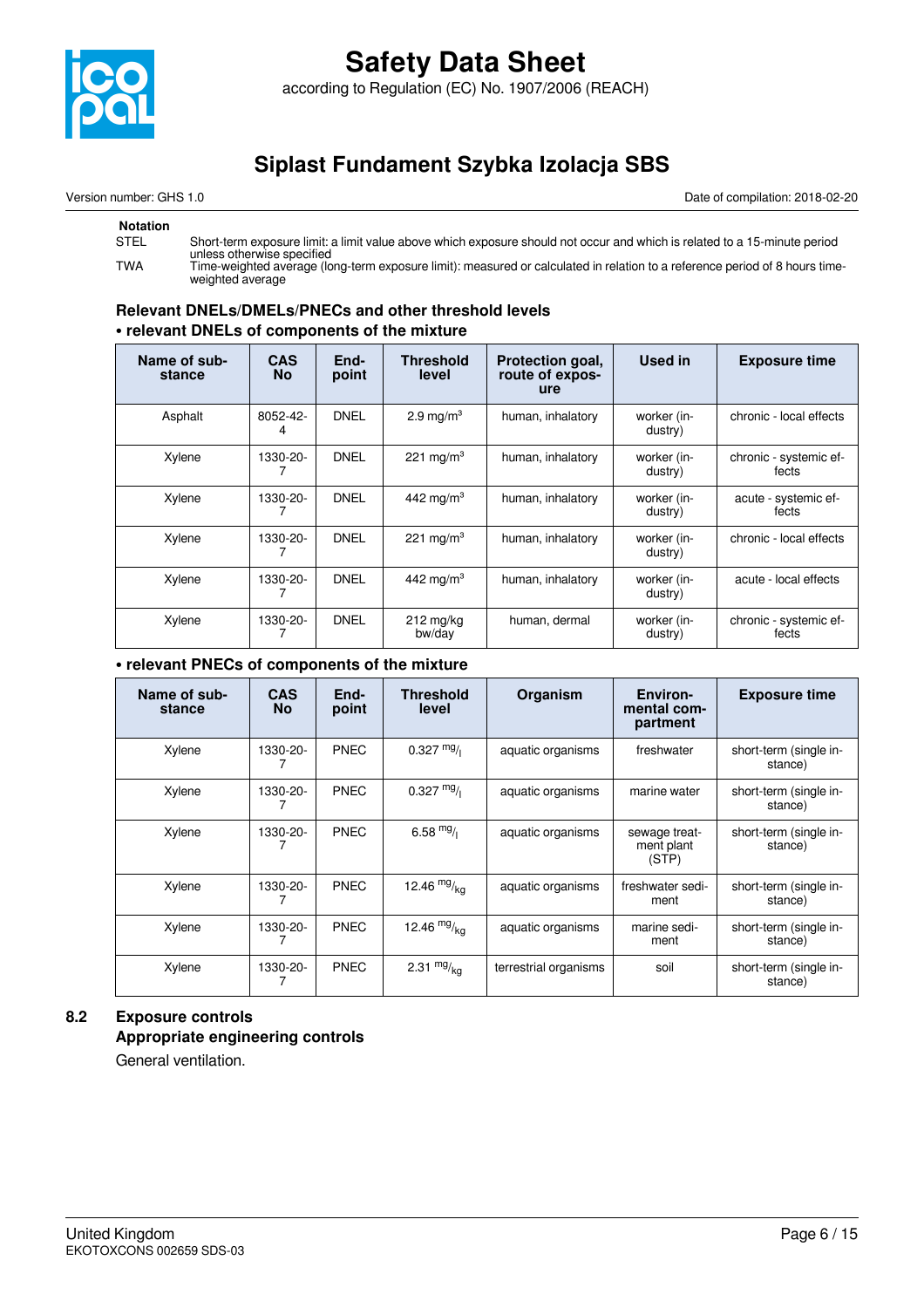

according to Regulation (EC) No. 1907/2006 (REACH)

## **Siplast Fundament Szybka Izolacja SBS**

Version number: GHS 1.0 Date of compilation: 2018-02-20

#### **Individual protection measures (personal protective equipment)**

#### **Eye/face protection**

if there is a risk of splash wear eye/face protection.

#### **Skin protection**

#### **• hand protection**

Wear suitable gloves. Protective gloves should be replaced immediately if damaged or in case of signs of wear.

#### **• type of material**

IIR: isobutene-isoprene (butyl) rubber, Nitrile, Viton, Neoprene

#### **• other protection measures**

Use protective clothing. Wash hands thoroughly after handling. Take recovery periods for skin regeneration. Preventive skin protection (barrier creams/ointments) is recommended.

#### **Respiratory protection**

In case of inadequate ventilation wear respiratory protection. Full face mask/half mask/quarter mask (EN 136/140). Type: A (against organic gases and vapours with a boiling point of > 65 °C , colour code: Brown).

#### **Environmental exposure controls**

Use appropriate container to avoid environmental contamination. Keep away from drains, surface and ground water.

#### **SECTION 9: Physical and chemical properties**

#### **9.1 Information on basic physical and chemical properties**

| Appearance                              |                                         |
|-----------------------------------------|-----------------------------------------|
| Physical state                          | liquid (semi-liquid consistency)        |
| Colour                                  | black                                   |
| Odour                                   | weak, characteristic for organics       |
| Other physical and chemical parameters  |                                         |
| pH (value)                              | not determined                          |
| Melting point/freezing point            | not determined                          |
| Initial boiling point and boiling range | >130 °C at 101.3 kPa                    |
| Flash point                             | >31 °C (closed cup)                     |
| Evaporation rate                        | not determined                          |
| Flammability (solid, gas)               | not relevant                            |
| <b>Explosive limits</b>                 |                                         |
| • upper explosion limit (UEL)           | 1 vol% $(7.1 \text{ g/m}^3)$            |
| Vapour pressure                         | not determined                          |
| Density                                 | not determined                          |
| Relative density                        | 0.99 – 1 at 20 $^{\circ}$ C (water = 1) |
| Solubility(ies)                         | Petroleum solvents                      |
| Water solubility                        | insoluble                               |
| <b>Partition coefficient</b>            |                                         |
| n-octanol/water (log KOW)               | this information is not available       |
| Auto-ignition temperature               | >400 °C                                 |
|                                         |                                         |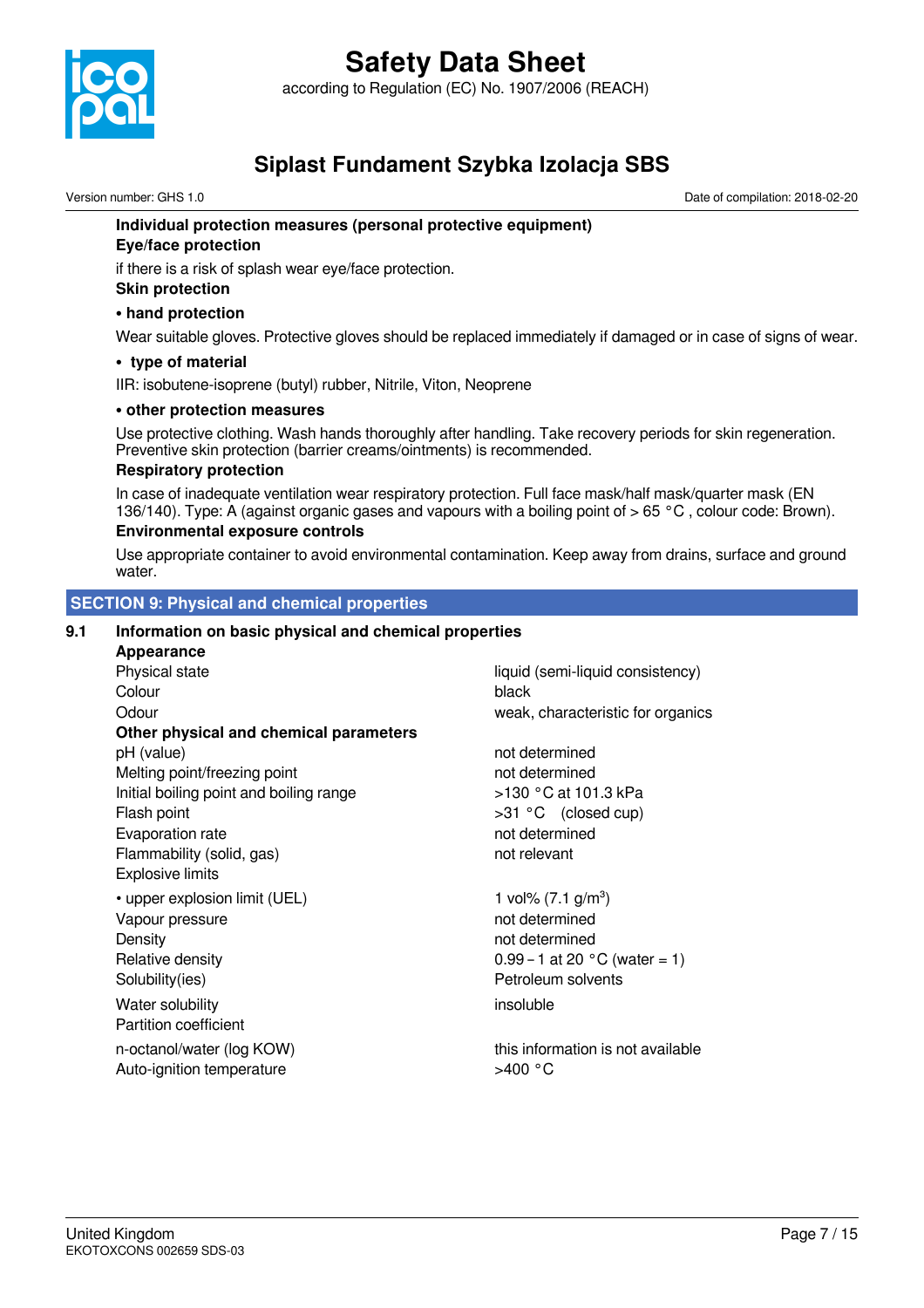

according to Regulation (EC) No. 1907/2006 (REACH)

## **Siplast Fundament Szybka Izolacja SBS**

Version number: GHS 1.0 Date of compilation: 2018-02-20

Viscosity

• kinematic viscosity Explosive properties none (not one) Oxidising properties none (not one)

#### **9.2 Other information**

Data are lacking.

#### **SECTION 10: Stability and reactivity**

#### **10.1 Reactivity**

This material is not reactive under normal ambient conditions.

#### **• if heated**

risk of ignition

#### **10.2 Chemical stability**

The material is stable under normal ambient and anticipated storage and handling conditions of temperature and pressure.

#### **10.3 Possibility of hazardous reactions**

No known hazardous reactions.

#### **10.4 Conditions to avoid**

Keep away from heat, hot surfaces, sparks, open flames and other ignition sources. No smoking.

#### **10.5 Incompatible materials**

strong oxidisers - strong bases - strong acids

#### **10.6 Hazardous decomposition products**

Reasonably anticipated hazardous decomposition products produced as a result of use, storage, spill and heating are not known. Hazardous combustion products: see section 5.

#### **SECTION 11: Toxicological information**

#### **11.1 Information on toxicological effects**

Test data are not available for the complete mixture.

#### **Classification procedure**

The method for classification of the mixture is based on ingredients of the mixture (additivity formula).

## **Classification according to GHS (1272/2008/EC, CLP)**

#### **Acute toxicity**

Shall not be classified as acutely toxic.

#### **• Acute toxicity of components of the mixture**

| Name of substance | <b>CAS No</b> | <b>Exposure</b><br>route | <b>Endpoint</b> | Value                      | <b>Species</b> |
|-------------------|---------------|--------------------------|-----------------|----------------------------|----------------|
| Asphalt           | 8052-42-4     | oral                     | LD50            | $>5,000 \frac{mg}{kg}$     | rat            |
| Asphalt           | 8052-42-4     | dermal                   | LD50            | $>2,000$ mg/ <sub>kg</sub> | rabbit         |
| Asphalt           | 8052-42-4     | inhalation: va-<br>pour  | <b>LC50</b>     | >94.4 $mg/m^{3}/4h$        | rat            |
| Xylene            | 1330-20-7     | oral                     | LD50            | 3,523 $mg/kq$              | rat            |
| Xylene            | 1330-20-7     | dermal                   | LD50            | 5,627 $mg/kq$              | mouse          |

>2,000  $\frac{mm^2}{s}$  at 25 °C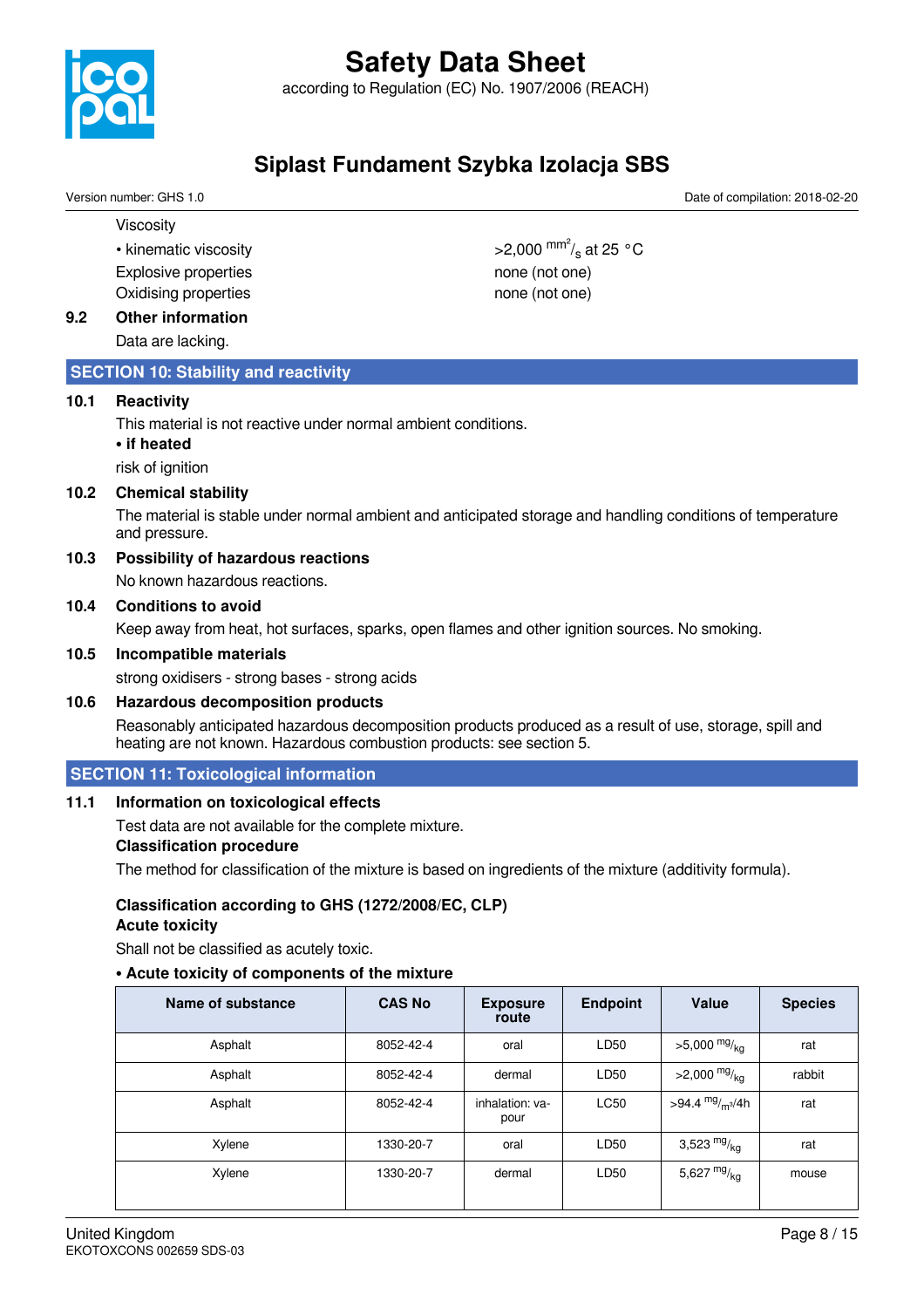

Version number: GHS 1.0 Date of compilation: 2018-02-20

| Name of substance | <b>CAS No</b>  | <b>Exposure</b><br>route | <b>Endpoint</b> | Value                          | <b>Species</b> |
|-------------------|----------------|--------------------------|-----------------|--------------------------------|----------------|
| Xylene            | 1330-20-7      | inhalation: va-<br>pour  | LC50            | $>$ 20 $mg$ / <sub>I</sub> /4h | rat            |
| ethylbenzene      | $100 - 41 - 4$ | oral                     | ∟D50            | 3,500 $mg/kg$                  | rat            |

#### **Skin corrosion/irritation**

Causes skin irritation.

#### **Serious eye damage/eye irritation**

Causes serious eye irritation.

#### **Respiratory or skin sensitisation**

Contains Octyl (R)-2-(4-chloro-2-methylphenoxy)propionate. May produce an allergic reaction.

#### **Summary of evaluation of the CMR properties**

Shall not be classified as germ cell mutagenic, carcinogenic nor as a reproductive toxicant. **Specific target organ toxicity (STOT)**

#### **• Specific target organ toxicity - single exposure**

May cause respiratory irritation.

#### **• Specific target organ toxicity - repeated exposure**

May cause damage to organs through prolonged or repeated exposure.

#### **Aspiration hazard**

Shall not be classified as presenting an aspiration hazard.

#### **Symptoms related to the physical, chemical and toxicological characteristics**

#### **• If swallowed**

abdominal pain, nausea

#### **• If in eyes**

irritation, conjunctival suffusion, burning, tearing, if splashed into an eye it may cause mechanical irritation of the cornea

#### **• If inhaled**

Inhalation of vapours may cause respiratory irritation. In case of prolonged exposure narcotic effects are possible: psychomotor agitation, severe headache, vertigo, nausea, narcosis, deficits in perception and coordination, reaction time, or sleepiness, loss of consciousness. Chronic effects:damages of central nervous system

#### **• If on skin**

localised redness, irritation, scaling, has degreasing effect on the skin, repeated exposure may cause skin dryness or cracking

#### **SECTION 12: Ecological information**

#### **12.1 Toxicity**

Harmful to aquatic life with long lasting effects.

#### **Aquatic toxicity (acute)**

Test data are not available for the complete mixture.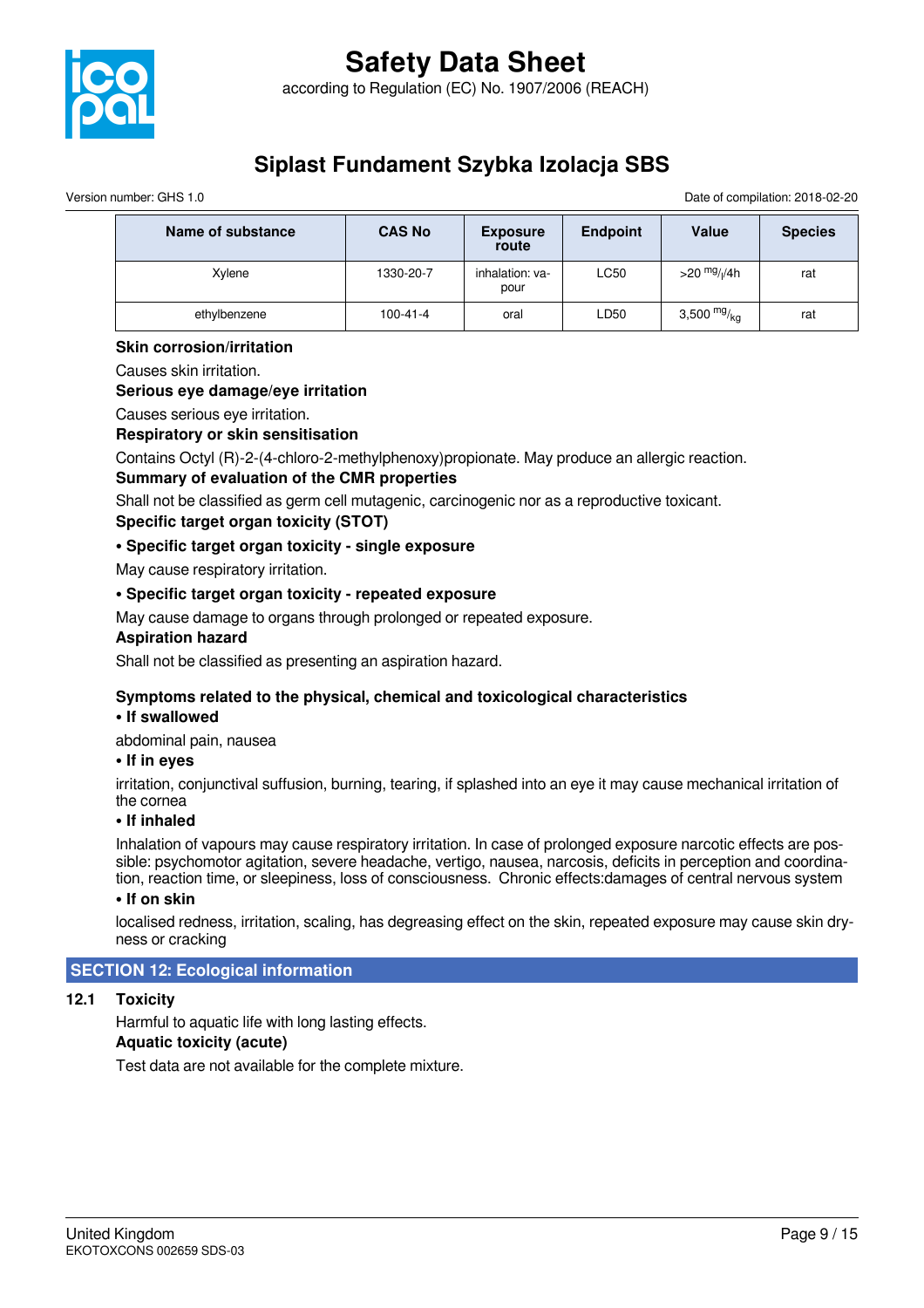

Version number: GHS 1.0 Date of compilation: 2018-02-20

#### **Aquatic toxicity (acute) of components of the mixture**

| <b>Name of substance</b> | <b>CAS No</b> | <b>Endpoint</b>   | Value                 | <b>Species</b>                            | <b>Exposure</b><br>time |
|--------------------------|---------------|-------------------|-----------------------|-------------------------------------------|-------------------------|
| Asphalt                  | 8052-42-4     | <b>LL50</b>       | $>1,000 \frac{mg}{l}$ | rainbow trout<br>(Oncorhynchus<br>mykiss) | 96 h                    |
| Asphalt                  | 8052-42-4     | <b>EL50</b>       | $>1,000 \frac{mg}{l}$ | algae                                     | 72 h                    |
| Xylene                   | 1330-20-7     | <b>LC50</b>       | $8.4 \frac{mg}{l}$    | fish                                      | 96 h                    |
| Xylene                   | 1330-20-7     | <b>EC50</b>       | 4.9 $mg/1$            | algae                                     | 72 h                    |
| Xylene                   | 1330-20-7     | ErC <sub>50</sub> | 4.7 $mg/1$            | algae                                     | 72 h                    |

#### **Aquatic toxicity (chronic)**

May cause long-term adverse effects in the aquatic environment.

#### **Aquatic toxicity (chronic) of components of the mixture**

| Name of substance | <b>CAS No</b> | <b>Endpoint</b>   | Value               | <b>Species</b>                            | <b>Exposure</b><br>time |
|-------------------|---------------|-------------------|---------------------|-------------------------------------------|-------------------------|
| Asphalt           | 8052-42-4     | <b>NOAEL</b>      | $>1,000$ mg/        | daphnia magna                             | 21 <sub>d</sub>         |
| Asphalt           | 8052-42-4     | <b>NOEC</b>       | $>1,000$ mg/        | rainbow trout<br>(Oncorhynchus<br>mykiss) | 28 d                    |
| Xylene            | 1330-20-7     | <b>EL50</b>       | $2.9 \frac{mg}{l}$  | aquatic inverteb-<br>rates                | 21 <sub>d</sub>         |
| Xylene            | 1330-20-7     | ErC <sub>50</sub> | 4.36 $mg/$          | algae                                     | 73 h                    |
| Xylene            | 1330-20-7     | <b>EC50</b>       | $2.2 \frac{mg}{l}$  | algae                                     | 73 h                    |
| Xylene            | 1330-20-7     | <b>NOEC</b>       | $>1.3 \frac{mg}{l}$ | fish                                      | 56 d                    |
| Xylene            | 1330-20-7     | <b>LOEC</b>       | 3.16 $mg/$          | aquatic inverteb-<br>rates                | 21 <sub>d</sub>         |

#### **Biodegradation**

 Xylene: the substance is readily biodegradable Asphalt: no data available - UVCB substance

#### **12.2 Persistence and degradability Degradability of components of the mixture**

| Name of substance | <b>CAS No</b> | <b>Process</b> | Degrada-<br>tion rate | <b>Time</b>     | <b>Notes</b>                                                  |
|-------------------|---------------|----------------|-----------------------|-----------------|---------------------------------------------------------------|
| Asphalt           | 8052-42-4     | biotic/abiotic |                       | d               | hydrolysis -<br>not relevant,<br>photolysis -<br>not relevant |
| Xylene            | 1330-20-7     | biotic/abiotic | 50%                   | 23 <sub>d</sub> | halflife in soil                                              |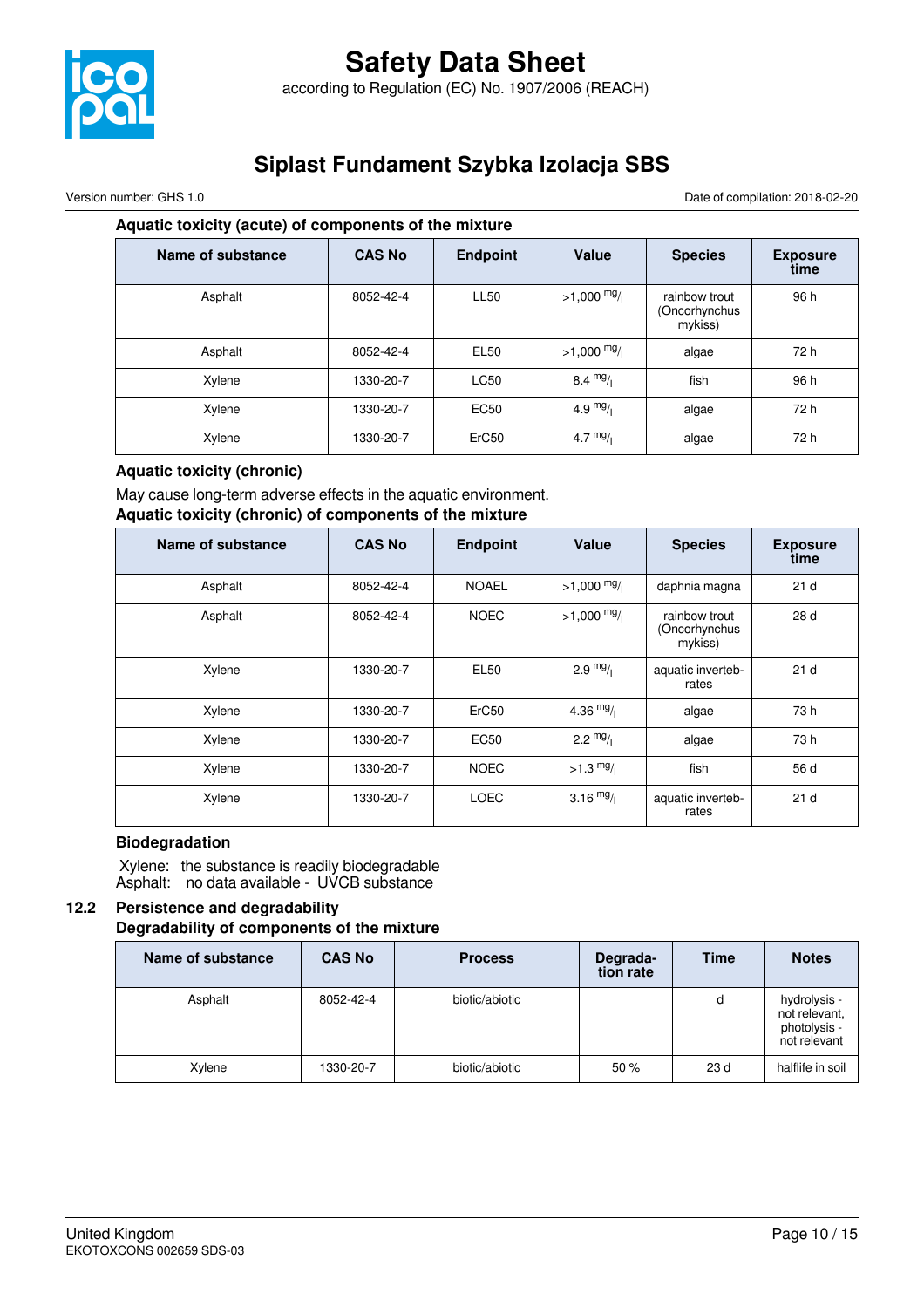

Version number: GHS 1.0 Date of compilation: 2018-02-20

#### **12.3 Bioaccumulative potential**

Data are not available.

**Bioaccumulative potential of components of the mixture**

| Name of substance | <b>CAS No</b> | <b>BCF</b>    | Log KOW                                   |
|-------------------|---------------|---------------|-------------------------------------------|
| Xvlene            | 1330-20-7     | $>5.5 - 12.2$ | 3.12 – 3.2 (pH value: 7, 20 $^{\circ}$ C) |

#### **12.4 Mobility in soil**

Data are not available.

#### **12.5 Results of PBT and vPvB assessment**

This mixture does not contain any substances that are assessed to be a PBT or a vPvB.

#### **12.6 Other adverse effects**

Data are not available.

#### **SECTION 13: Disposal considerations**

#### **13.1 Waste treatment methods**

#### **Waste treatment-relevant information**

Do not store at landfill sites. Recommended way of disposal: incineration in special waste incinerators. **Sewage disposal-relevant information**

Do not empty into drains. Avoid release to the environment. Refer to special instructions/safety data sheets. **Waste treatment of containers/packagings**

Completely emptied packages can be recycled. Handle contaminated packages in the same way as the substance itself.

#### **Remarks**

Please consider the relevant national or regional provisions. Waste shall be separated into the categories that can be handled separately by the local or national waste management facilities.

|      | <b>SECTION 14: Transport information</b> |                                                                                             |  |  |  |
|------|------------------------------------------|---------------------------------------------------------------------------------------------|--|--|--|
| 14.1 | UN number                                | 1139                                                                                        |  |  |  |
| 14.2 | UN proper shipping name                  | <b>COATING SOLUTION</b>                                                                     |  |  |  |
| 14.3 | Transport hazard class(es)<br>Class      | 3 (flammable liquids)                                                                       |  |  |  |
| 14.4 | Packing group                            | III (substance presenting low danger)                                                       |  |  |  |
| 14.5 | Environmental hazards                    | none (not one) (non-environmentally hazardous acc. to the dan-<br>gerous goods regulations) |  |  |  |

- **14.6** Special precautions for user Provisions for dangerous goods (ADR) should be complied within the premises.
- **14.7** Transport in bulk according to Annex II of MARPOL and the IBC Code The cargo is not intended to be carried in bulk.

#### **Information for each of the UN Model Regulations**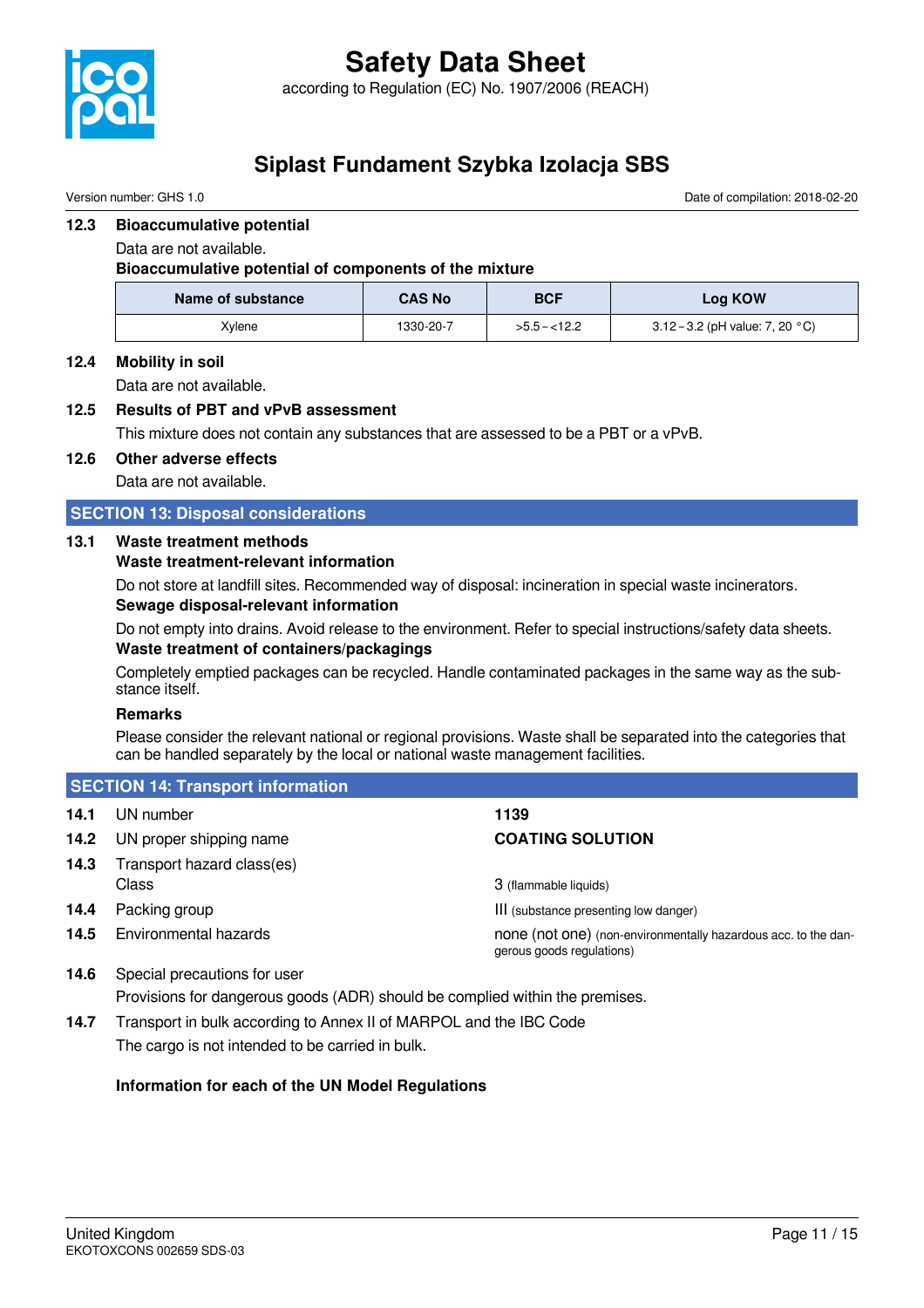

according to Regulation (EC) No. 1907/2006 (REACH)

## **Siplast Fundament Szybka Izolacja SBS**

| Version number: GHS 1.0                                     | Date of compilation: 2018-02-20                                                                                                                                                                                               |
|-------------------------------------------------------------|-------------------------------------------------------------------------------------------------------------------------------------------------------------------------------------------------------------------------------|
|                                                             | . Transport of dangerous goods by road, rail and inland waterway (ADR/RID/ADN)                                                                                                                                                |
| UN number                                                   | 1139                                                                                                                                                                                                                          |
| Proper shipping name                                        | <b>COATING SOLUTION</b>                                                                                                                                                                                                       |
| Class                                                       | 3                                                                                                                                                                                                                             |
| Classification code                                         | F <sub>1</sub>                                                                                                                                                                                                                |
| Packing group                                               | Ш                                                                                                                                                                                                                             |
| Danger label(s)                                             | 3                                                                                                                                                                                                                             |
|                                                             |                                                                                                                                                                                                                               |
|                                                             |                                                                                                                                                                                                                               |
|                                                             |                                                                                                                                                                                                                               |
|                                                             |                                                                                                                                                                                                                               |
|                                                             |                                                                                                                                                                                                                               |
| Excepted quantities (EQ)                                    | E <sub>1</sub>                                                                                                                                                                                                                |
| Limited quantities (LQ)                                     | 5L                                                                                                                                                                                                                            |
| Transport category (TC)                                     | 3                                                                                                                                                                                                                             |
| Tunnel restriction code (TRC)                               | D/E                                                                                                                                                                                                                           |
| Hazard identification No                                    | 30                                                                                                                                                                                                                            |
|                                                             | 3YE                                                                                                                                                                                                                           |
| <b>Emergency Action Code</b><br><b>Remarks</b>              |                                                                                                                                                                                                                               |
|                                                             |                                                                                                                                                                                                                               |
|                                                             | The product meets the requirements set up in 2.2.3.1.5 of ADR and RID agreements in terms of physiochemic-<br>al properties and therefore, if packed in receptacles of not more than 450 litre capacity, are not a subject to |
| ADR or RID.                                                 |                                                                                                                                                                                                                               |
| • International Maritime Dangerous Goods Code (IMDG)        |                                                                                                                                                                                                                               |
| UN number                                                   | 1139                                                                                                                                                                                                                          |
| Proper shipping name                                        | <b>COATING SOLUTION</b>                                                                                                                                                                                                       |
| Class                                                       | 3                                                                                                                                                                                                                             |
| Packing group                                               | Ш                                                                                                                                                                                                                             |
| Danger label(s)                                             | 3                                                                                                                                                                                                                             |
|                                                             |                                                                                                                                                                                                                               |
|                                                             |                                                                                                                                                                                                                               |
|                                                             |                                                                                                                                                                                                                               |
|                                                             |                                                                                                                                                                                                                               |
|                                                             |                                                                                                                                                                                                                               |
| Special provisions (SP)                                     | 955                                                                                                                                                                                                                           |
| Excepted quantities (EQ)                                    | E1                                                                                                                                                                                                                            |
| Limited quantities (LQ)                                     | 5L                                                                                                                                                                                                                            |
| EmS                                                         | F-E, S-E                                                                                                                                                                                                                      |
| Stowage category                                            | A                                                                                                                                                                                                                             |
| • International Civil Aviation Organization (ICAO-IATA/DGR) |                                                                                                                                                                                                                               |
| UN number                                                   | 1139                                                                                                                                                                                                                          |
| Proper shipping name                                        | Coating solution                                                                                                                                                                                                              |
| Class                                                       | 3                                                                                                                                                                                                                             |
| Packing group                                               | Ш                                                                                                                                                                                                                             |
|                                                             |                                                                                                                                                                                                                               |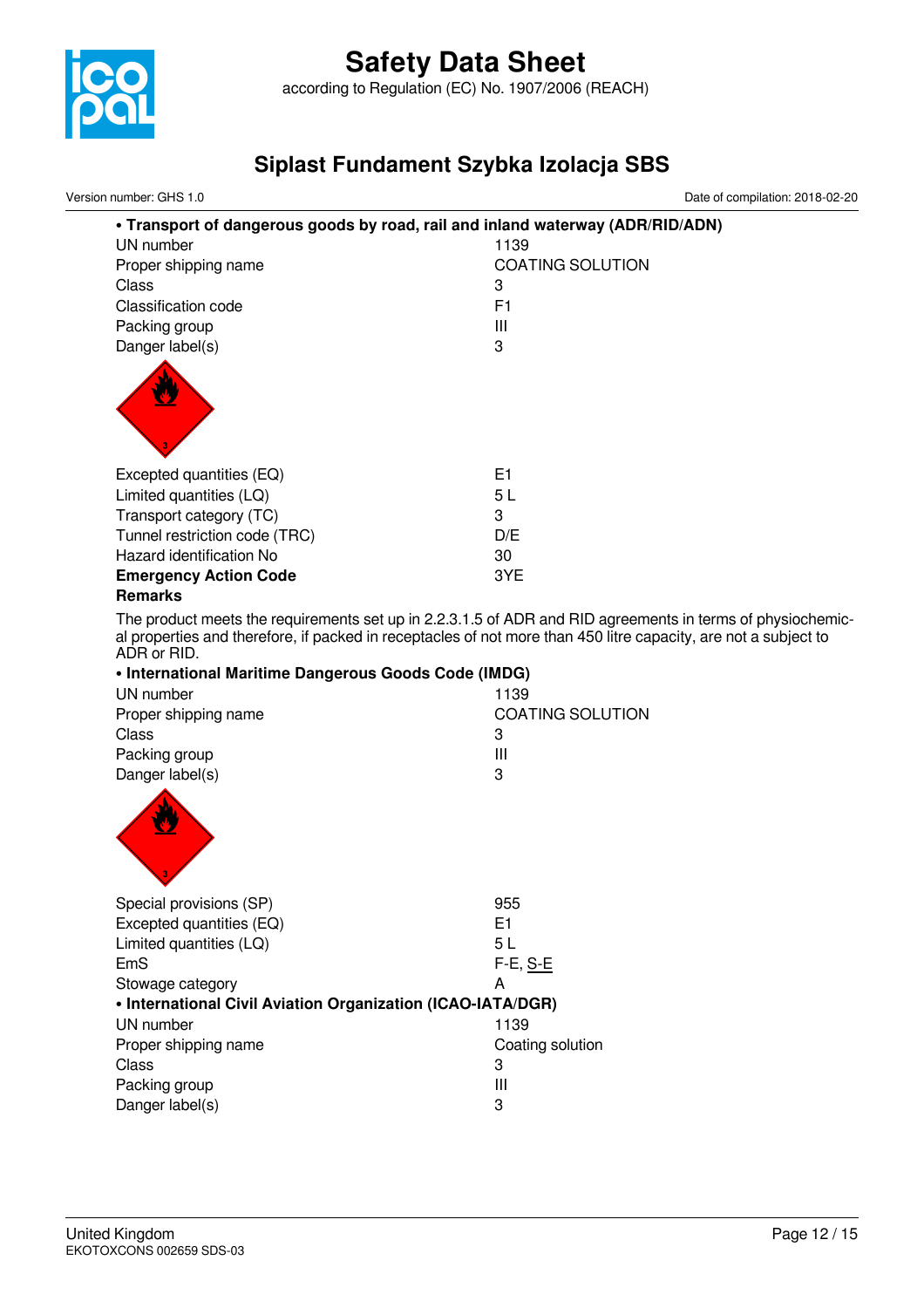



#### **15.1 Safety, health and environmental regulations/legislation specific for the substance or mixture Relevant provisions of the European Union (EU)**

#### **• Restrictions according to REACH, Annex XVII**

None of the ingredients are listed.

**• List of substances subject to authorisation (REACH, Annex XIV)**

None of the ingredients are listed.

**• Limitation of emissions of volatile organic compounds due to the use of organic solvents in certain paints and varnishes and vehicle refinishing products (2004/42/EC, Deco-Paint Directive)**

VOC content 270,0 g/l

**15.2 Chemical Safety Assessment** The Chemical Safety Assessment is not required for the mixture.

#### **SECTION 16: Other information**

#### **Abbreviations and acronyms**

|                        | ADDI GVIALIONS AND ACIONYMIS                                                                                                                                                                                             |  |  |  |  |
|------------------------|--------------------------------------------------------------------------------------------------------------------------------------------------------------------------------------------------------------------------|--|--|--|--|
| Abbr.                  | <b>Descriptions of used abbreviations</b>                                                                                                                                                                                |  |  |  |  |
| 2017/164/EU            | Comission Directive establishing a fourth list of indicative occupational exposure limit values pursuant to Council<br>Directive 98/24/EC, and amending Commission Directives 91/322/EEC, 2000/39/EC and 2009/161/EU     |  |  |  |  |
| Acute Tox.             | Acute toxicity                                                                                                                                                                                                           |  |  |  |  |
| <b>ADN</b>             | Accord européen relatif au transport international des marchandises dangereuses par voies de navigation<br>intérieures (European Agreement concerning the International Carriage of Dangerous Goods by Inland Waterways) |  |  |  |  |
| <b>ADR</b>             | Accord européen relatif au transport international des marchandises dangereuses par route (European Agreement<br>concerning the International Carriage of Dangerous Goods by Road)                                       |  |  |  |  |
| <b>Aquatic Chronic</b> | Hazardous to the aquatic environment - chronic hazard                                                                                                                                                                    |  |  |  |  |
| Asp. Tox.              | Aspiration hazard                                                                                                                                                                                                        |  |  |  |  |
| <b>BCF</b>             | <b>Bioconcentration factor</b>                                                                                                                                                                                           |  |  |  |  |
| CAS                    | Chemical Abstracts Service (service that maintains the most comprehensive list of chemical substances)                                                                                                                   |  |  |  |  |
| <b>CLP</b>             | Regulation (EC) No 1272/2008 on classification, labelling and packaging of substances and mixtures                                                                                                                       |  |  |  |  |
| <b>CMR</b>             | Carcinogenic, Mutagenic or toxic for Reproduction                                                                                                                                                                        |  |  |  |  |
| <b>DGR</b>             | Dangerous Goods Regulations (see IATA/DGR)                                                                                                                                                                               |  |  |  |  |
| <b>DMEL</b>            | <b>Derived Minimal Effect Level</b>                                                                                                                                                                                      |  |  |  |  |
| <b>DNEL</b>            | Derived No-Effect Level                                                                                                                                                                                                  |  |  |  |  |
| EC No                  | The EC Inventory (EINECS, ELINCS and the NLP-list) is the source for the seven-digit EC number, an identifier of<br>substances commercially available within the EU (European Union)                                     |  |  |  |  |
| EH40/2005              | EH40/2005 Workplace exposure limits (http://www.nationalarchives.gov.uk/doc/open-government-licence/)                                                                                                                    |  |  |  |  |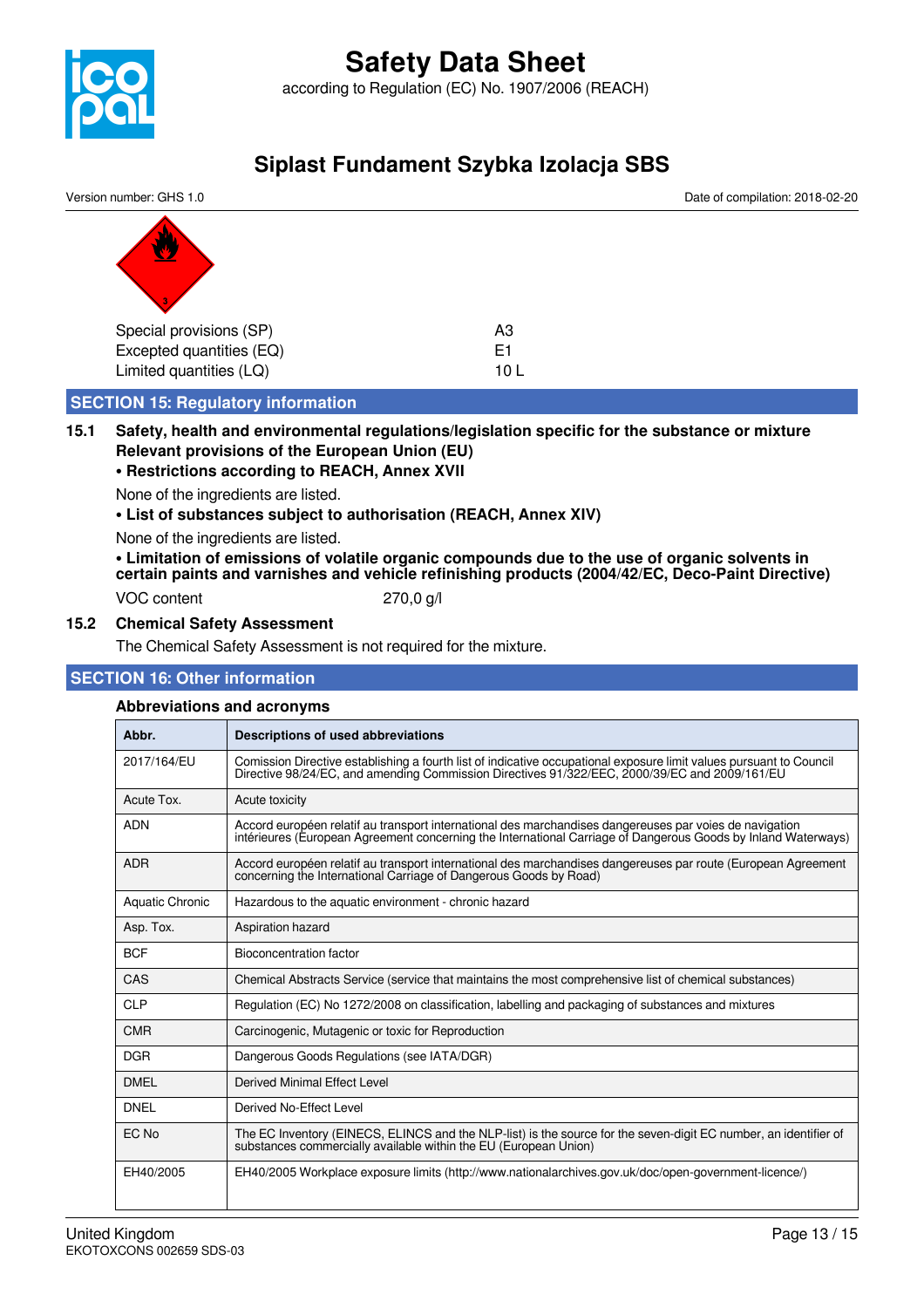

according to Regulation (EC) No. 1907/2006 (REACH)

## **Siplast Fundament Szybka Izolacja SBS**

Version number: GHS 1.0 Date of compilation: 2018-02-20

| Abbr.           | Descriptions of used abbreviations                                                                                                                                           |
|-----------------|------------------------------------------------------------------------------------------------------------------------------------------------------------------------------|
| <b>EINECS</b>   | European Inventory of Existing Commercial Chemical Substances                                                                                                                |
| <b>ELINCS</b>   | European List of Notified Chemical Substances                                                                                                                                |
| EmS             | <b>Emergency Schedule</b>                                                                                                                                                    |
| Eye Dam.        | Seriously damaging to the eye                                                                                                                                                |
| Eye Irrit.      | Irritant to the eye                                                                                                                                                          |
| Flam. Liq.      | Flammable liquid                                                                                                                                                             |
| <b>GHS</b>      | "Globally Harmonized System of Classification and Labelling of Chemicals" developed by the United Nations                                                                    |
| <b>IATA</b>     | International Air Transport Association                                                                                                                                      |
| <b>IATA/DGR</b> | Dangerous Goods Regulations (DGR) for the air transport (IATA)                                                                                                               |
| <b>ICAO</b>     | International Civil Aviation Organization                                                                                                                                    |
| <b>IMDG</b>     | International Maritime Dangerous Goods Code                                                                                                                                  |
| index No        | The Index number is the identification code given to the substance in Part 3 of Annex VI to Regulation (EC) No<br>1272/2008                                                  |
| <b>IOELV</b>    | Indicative occupational exposure limit value                                                                                                                                 |
| log KOW         | n-Octanol/water                                                                                                                                                              |
| <b>MARPOL</b>   | International Convention for the Prevention of Pollution from Ships (abbr. of "Marine Pollutant")                                                                            |
| <b>NLP</b>      | No-Longer Polymer                                                                                                                                                            |
| <b>PBT</b>      | Persistent, Bioaccumulative and Toxic                                                                                                                                        |
| <b>PNEC</b>     | <b>Predicted No-Effect Concentration</b>                                                                                                                                     |
| ppm             | Parts per million                                                                                                                                                            |
| <b>RCP</b>      | Reciprocal calculation procedure                                                                                                                                             |
| <b>REACH</b>    | Registration, Evaluation, Authorisation and Restriction of Chemicals                                                                                                         |
| RID             | Règlement concernant le transport International ferroviaire des marchandises Dangereuses (Regulations concern-<br>ing the International carriage of Dangerous goods by Rail) |
| Skin Corr.      | Corrosive to skin                                                                                                                                                            |
| Skin Irrit.     | Irritant to skin                                                                                                                                                             |
| <b>STEL</b>     | Short-term exposure limit                                                                                                                                                    |
| <b>STOT RE</b>  | Specific target organ toxicity - repeated exposure                                                                                                                           |
| STOT SE         | Specific target organ toxicity - single exposure                                                                                                                             |
| <b>TWA</b>      | Time-weighted average                                                                                                                                                        |
| <b>VOC</b>      | Volatile Organic Compounds                                                                                                                                                   |
| vPvB            | Very Persistent and very Bioaccumulative                                                                                                                                     |
| WEL             | Workplace exposure limit                                                                                                                                                     |